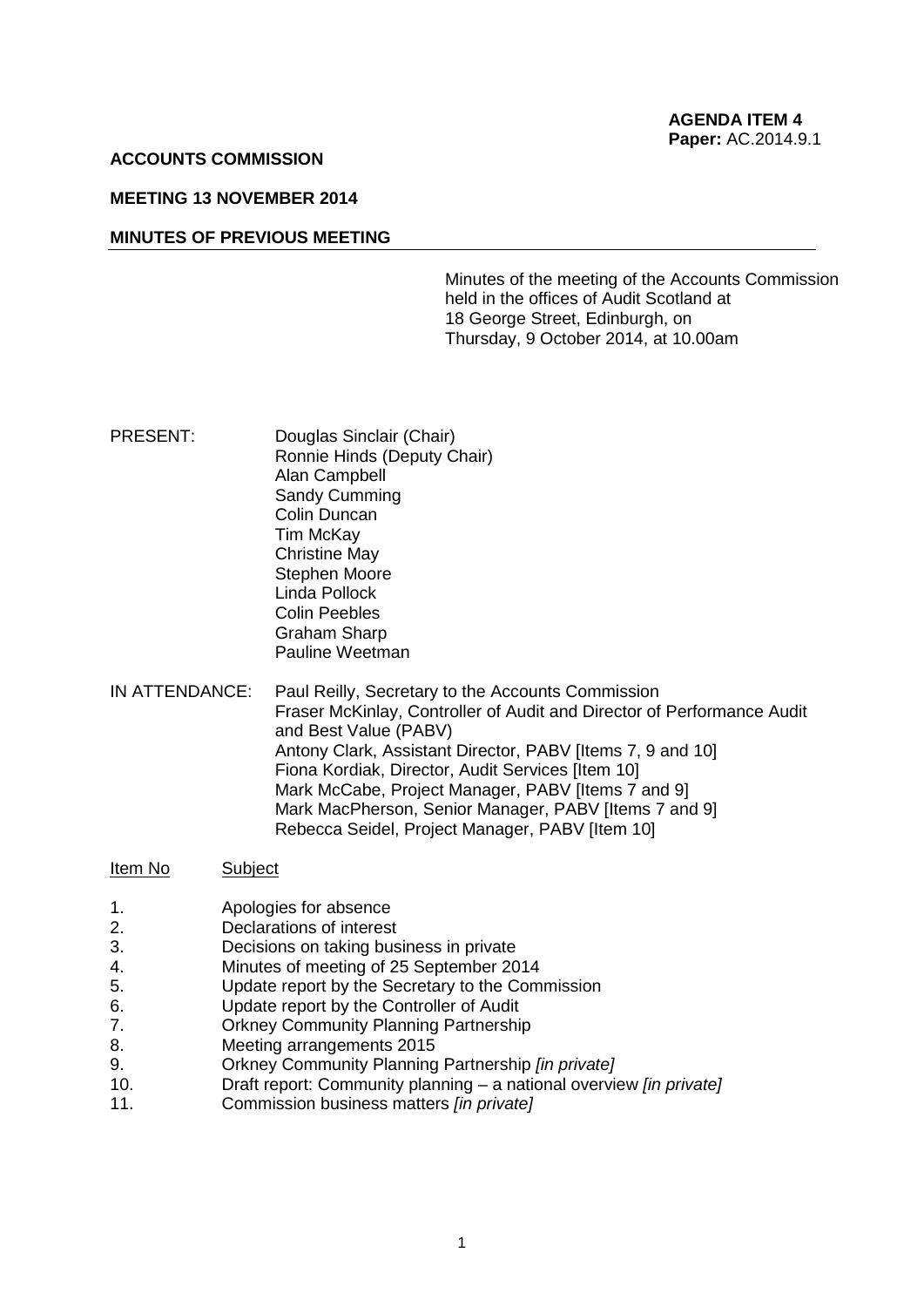## Introductory remarks

The Chair welcomed Ronnie Hinds, Tim McKay and Stephen Moore to their first meeting of the Commission.

### 1. Apologies for absence

It was noted that no apologies for absence had been received.

## 2. Declarations of interest

The following declarations of interest were made:

- Sandy Cumming, in items 7 and 9, as the former Chief Executive of Highlands and Islands Enterprise, and a Trustee of The Robertson Trust which has business interests in Orkney.
- Linda Pollock, in item 5, as a member of the board of the Care Inspectorate.

Advice was also noted from Fraser McKinlay that he would declare an interest in, and would not be advising the Commission in relation to, item 10 as his brother is Head of Community Planning and Empowerment in the Scottish Government.

## 3. Decisions on taking business in private

It was agreed that items 9 to 11 should be taken in private as they contained draft reports and confidential issues.

## 4. Minutes of meeting of 25 September 2014

The minutes of the meeting of 25 September 2014 were submitted and approved, subject to.

- noting that Colin Peebles was not present at the meeting.
- noting advice from the Secretary that:
	- o in relation to item 11 (The impact of welfare reforms on council rent arrears in Scotland), that the Chair would write to council leaders, chairs of audit committees and chief executives in the week beginning 20 October.
	- o in relation to item 13 (West Lothian Community Planning Partnership), the report and findings would be published on 23 October.

### 5. Update report by the Secretary to the Accounts Commission

The Commission considered a report by the Secretary to the Commission providing an update on significant recent activity relating to local government and issues of relevance or interest across the wider public sector.

During discussion the Commission:

- noted the following changes to the Commission's committee membership:
	- o Ronnie Hinds would be chair and Stephen Moore a member of the Performance Audit Committee.
	- o Graham Sharp would be chair and Tim McKay a member of the Financial Audit and Assurance Committee.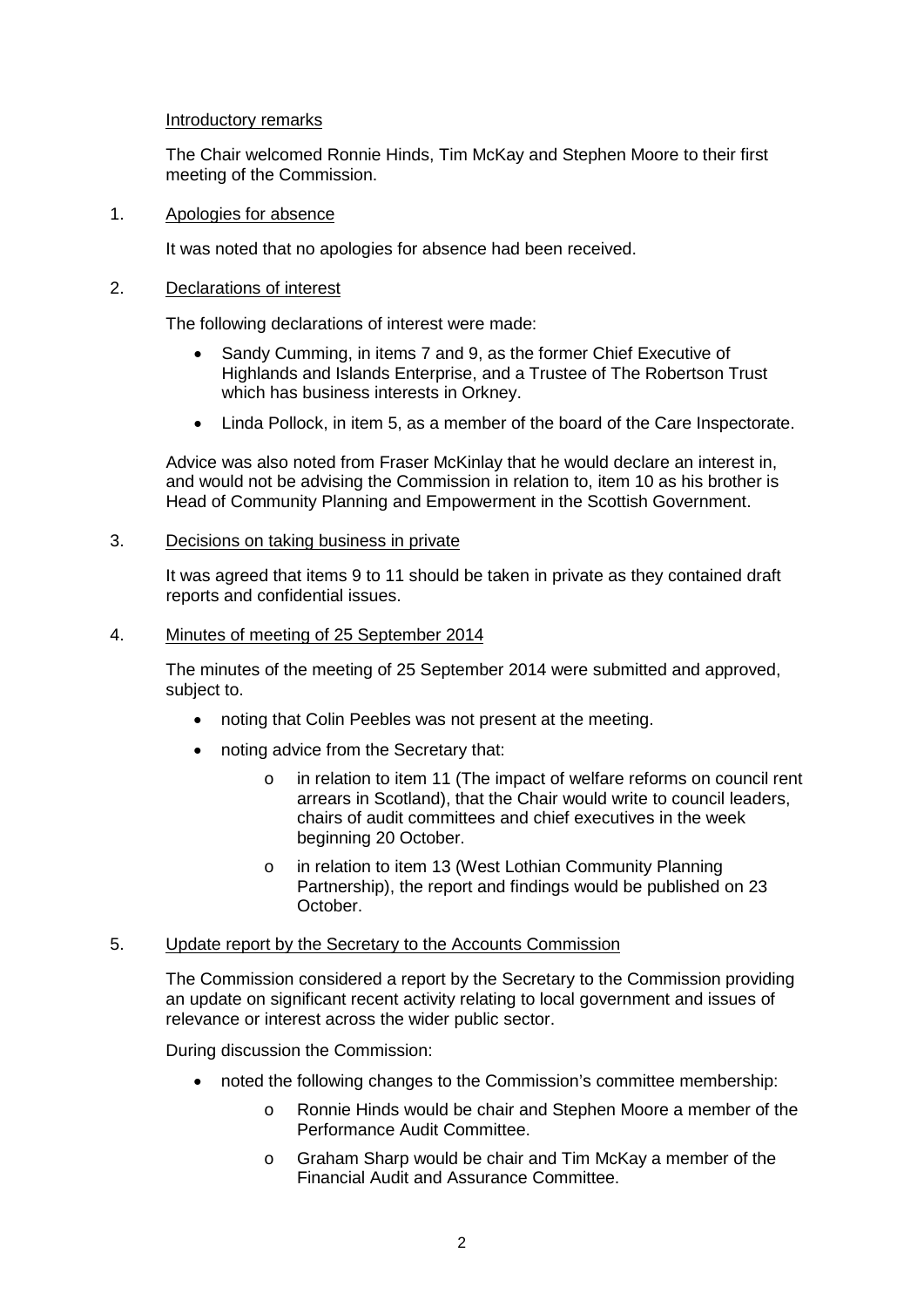- noted advice from the Secretary that:
	- o In relation to paragraph 7 (Audit Scotland board), he was working with the Chair on providing clarity to the Commission on the board business in which the Commission would have a direct interest.
	- o In relation to paragraph 34 (Islands Framework and devolution of power), more information would follow in this regard when it became available from the UK and Scottish governments.
	- o In relation to paragraph 35 (Retrieval of tax arrears), more information would follow in this regard when it became available from the Scottish Government.
	- o In relation to paragraph 42 (National Audit Office consultation: draft Code of Practice), it was his view that there was no need for a direct response solely from the Commission to the consultation, but he would keep the Commission informed of a response from Audit Scotland.

Thereafter the Commission agreed to note the report.

# 6. Update report by the Controller of Audit

The Controller of Audit provided a verbal update on his recent activity including meetings and discussions with stakeholders.

7. Orkney Community Planning Partnership

The Commission considered a report by the Secretary introducing a report, by the Controller of Audit and the Auditor General for Scotland, of the audit of Orkney Community Planning Partnership and seeking direction on how to proceed.

During consideration, the Commission agreed:

• To ensure appropriate prominence in the national overview report to the resources dedicated to support community planning partnerships

*Action: Director of Audit Services*

- To note the report
- To consider in private how to proceed.

# 8. Meeting arrangements 2015

The Commission considered a report by the Secretary to the Commission proposing meeting arrangements for the Commission for 2015.

During consideration, the Commission agreed:

- To approve the proposed meeting schedule for meetings of the Commission and its committees in 2015, subject to:
	- o Meetings starting at 10.15am, to be preceded with a private business session at 9.30am.
	- o The Financial Audit and Assurance Committee meeting first at 10.00am each committee day.
- That these arrangements would start from the first meeting in 2015.
- That the annual strategy seminar take place in late March 2015.